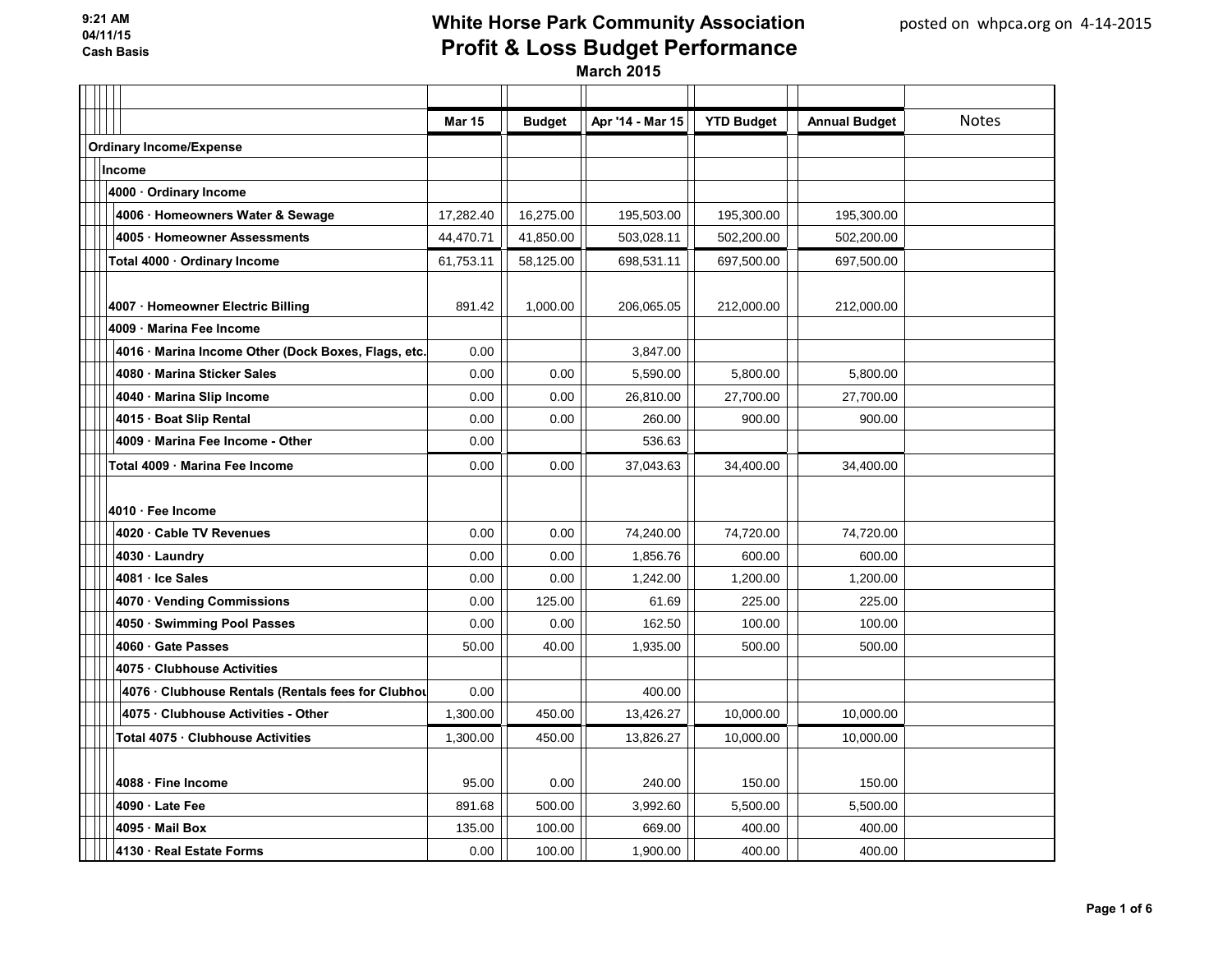|                                  | <b>Mar 15</b> | <b>Budget</b> | Apr '14 - Mar 15 | <b>YTD Budget</b> | <b>Annual Budget</b> | <b>Notes</b> |
|----------------------------------|---------------|---------------|------------------|-------------------|----------------------|--------------|
| 4010 · Fee Income - Other        | 191.89        | 0.00          | 1,586.33         | 0.00              | 0.00                 |              |
| Total 4010 · Fee Income          | 2,663.57      | 1,315.00      | 101,712.15       | 93,795.00         | 93,795.00            |              |
|                                  |               |               |                  |                   |                      |              |
| 4097 · Interest Income           |               |               |                  |                   |                      |              |
| 4098 Interest Bank of OC         | 109.96        | 62.50         | 1,232.88         | 750.00            | 750.00               |              |
| 4099 Interest CDs                | 66.85         | 22.00         | 1,168.87         | 275.00            | 275.00               |              |
| 4097 Interest Income - Other     | 6.64          | 7.06          | 62.53            | 150.00            | 150.00               |              |
| Total 4097 · Interest Income     | 183.45        | 91.56         | 2,464.28         | 1,175.00          | 1,175.00             |              |
|                                  |               |               |                  |                   |                      |              |
| 4065 · Miscellaneous Receipts    | 43.76         | 50.00         | 6,106.01         | 400.00            | 400.00               |              |
| <b>Total Income</b>              | 65,535.31     | 60,581.56     | 1,051,922.23     | 1,039,270.00      | 1,039,270.00         |              |
|                                  |               |               |                  |                   |                      |              |
| <b>Gross Profit</b>              | 65,535.31     | 60,581.56     | 1,051,922.23     | 1,039,270.00      | 1,039,270.00         |              |
|                                  |               |               |                  |                   |                      |              |
| <b>Expense</b>                   |               |               |                  |                   |                      |              |
| 6169 · Equipment Expense         |               |               |                  |                   |                      |              |
| 6172 · Equipment Purchase        | 0.00          |               | 2,408.82         | 2,500.00          | 2,500.00             |              |
| 6330 · Equipment Repairs         | 0.00          | 200.00        | 2,516.06         | 2,000.00          | 2,000.00             |              |
| 6171 · Equipment Gas             | 0.00          | 350.00        | 284.78           | 2,200.00          | 2,200.00             |              |
| 6170 · Equipment Rental          | 0.00          | 0.00          | 99.71            | 300.00            | 300.00               |              |
| 6169 · Equipment Expense - Other | 0.00          |               | 315.38           |                   |                      |              |
| Total 6169 Equipment Expense     | 0.00          | 550.00        | 5,624.75         | 7,000.00          | 7,000.00             |              |
|                                  |               |               |                  |                   |                      |              |
| 6000 · Operations                |               |               |                  |                   |                      |              |
| 6320 Computer Repairs            | 0.00          | 100.00        | 220.52           | 500.00            | 500.00               |              |
| 6230 Licenses and Permits        | 161.50        | 0.00          | 934.39           | 350.00            | 350.00               |              |
| 6260 · Printing and Reproduction | 303.06        | 200.00        | 4,098.11         | 3,000.00          | 3,000.00             |              |
| 6160 · Dues and Subscriptions    | 0.00          | 0.00          | 170.94           | 50.00             | 50.00                |              |
| 6350 Drug and Alcohol Testing    | 0.00          | 0.00          | 0.00             | 500.00            | 500.00               |              |
| 6250 · Postage and Delivery      | 0.00          | 210.00        | 2,873.15         | 2,500.00          | 2,500.00             |              |
| 6340 · Telephone                 | 403.23        | 325.00        | 4,006.67         | 3,900.00          | 3,900.00             |              |
| 6105 Advertising                 | 0.00          | 0.00          | 814.26           | 200.00            | 200.00               |              |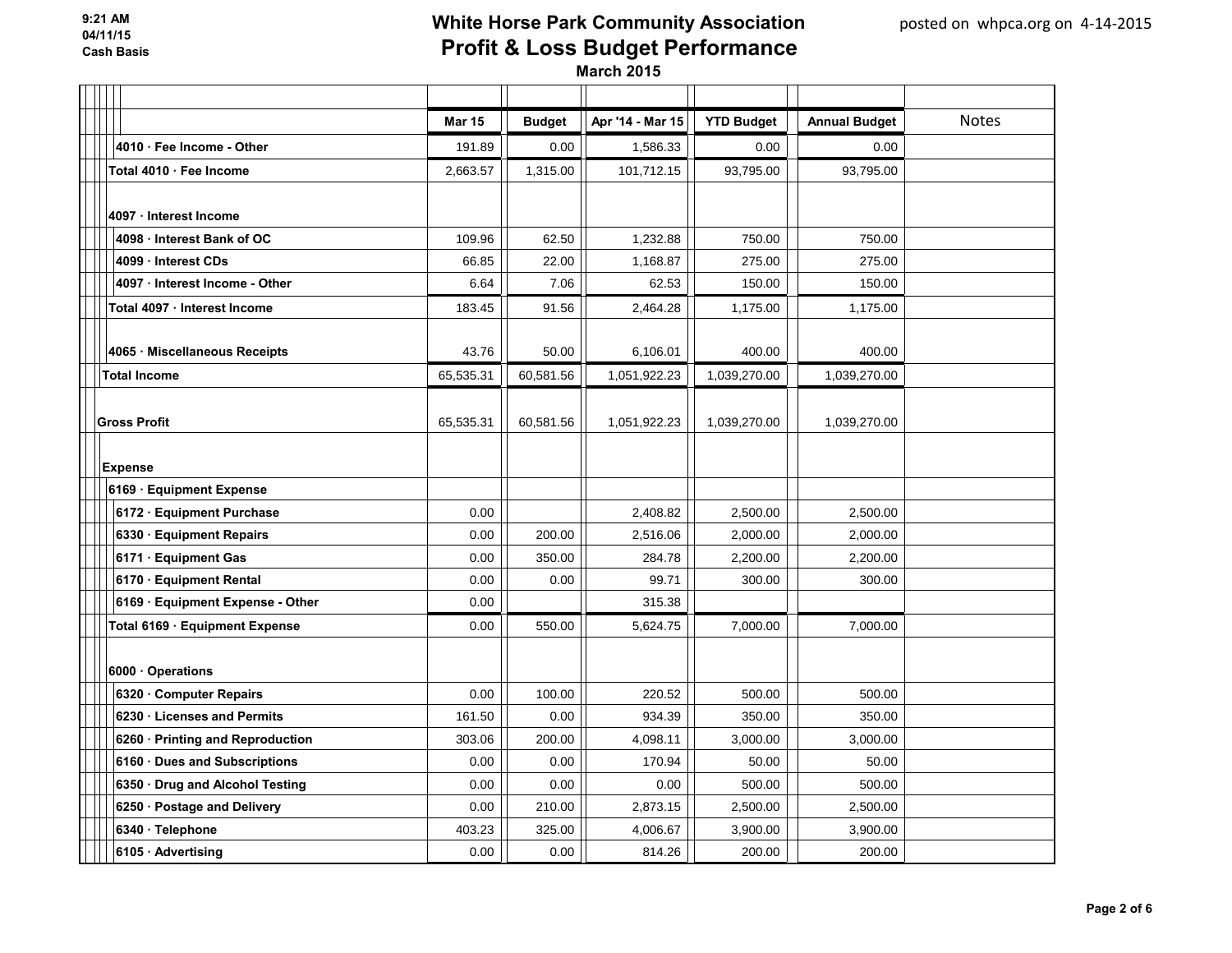|                                  | <b>Mar 15</b> | <b>Budget</b> | Apr '14 - Mar 15 | <b>YTD Budget</b> | <b>Annual Budget</b> | <b>Notes</b> |
|----------------------------------|---------------|---------------|------------------|-------------------|----------------------|--------------|
| Total 6000 · Operations          | 867.79        | 835.00        | 13,118.04        | 11,000.00         | 11,000.00            |              |
|                                  |               |               |                  |                   |                      |              |
| 6109 · Automobile Expenses       |               |               |                  |                   |                      |              |
| 6111 · Automobile Gas            | 0.00          | 330.00        | 3,258.01         | 4,000.00          | 4,000.00             |              |
| 6110 · Repairs & Maintenance     | 0.00          | 0.00          | 1,596.89         | 400.00            | 400.00               |              |
| Total 6109 · Automobile Expenses | 0.00          | 330.00        | 4,854.90         | 4,400.00          | 4,400.00             |              |
|                                  |               |               |                  |                   |                      |              |
| 6115 · Bad Debt                  | 0.00          | 0.00          | 6.56             | 500.00            | 500.00               |              |
| 6120 · Bank Service Charges      | 24.00         | 12.50         | 365.72           | 150.00            | 150.00               |              |
| 6192 · Interest Expense          | 0.00          | 0.00          | 9,123.68         | 0.00              | 0.00                 |              |
| 6240 · Miscellaneous             | 328.25        | 125.00        | 5,181.65         | 1,500.00          | 1,500.00             |              |
| 6270 · Professional Fees         |               |               |                  |                   |                      |              |
| 6280 · Legal Fees                | 0.00          | 0.00          | 2,650.00         | 2,650.00          | 2,650.00             |              |
| 6565 · Accounting                | 325.00        | 500.00        | 10,650.00        | 8,250.00          | 8,250.00             |              |
| 6270 · Professional Fees - Other | 0.00          |               | 75.91            |                   |                      |              |
| Total 6270 · Professional Fees   | 325.00        | 500.00        | 13,375.91        | 10,900.00         | 10,900.00            |              |
|                                  |               |               |                  |                   |                      |              |
| 6300 · Repairs                   |               |               |                  |                   |                      |              |
| 6326 Water and Sewer             | 0.00          | 2,000.00      | 2,880.00         | 11,000.00         | 11,000.00            |              |
| 6310 · Building Repairs          | 498.77        | 750.00        | 5,002.96         | 5,000.00          | 5,000.00             |              |
| 6315 Grounds - Repairs           | 2,658.00      | 100.00        | 28,323.78        | 6,000.00          | 6,000.00             |              |
| 6317 · Electrical - Repairs      | 0.00          | 500.00        | 7,359.68         | 10,000.00         | 10,000.00            |              |
| 6325 · Pool repairs              | 0.00          | 100.00        | 366.13           | 1,500.00          | 1,500.00             |              |
| Total 6300 · Repairs             | 3,156.77      | 3,450.00      | 43,932.55        | 33,500.00         | 33,500.00            |              |
|                                  |               |               |                  |                   |                      |              |
| 6359 · Clubhouse                 |               |               |                  |                   |                      |              |
| 6361 · Supplies                  | 0.00          | 500.00        | 2,317.99         | 2,000.00          | 2,000.00             |              |
| 6360 Clubhouse Activities        | 0.00          | 500.00        | 9,902.47         | 8,000.00          | 8,000.00             |              |
| Total 6359 · Clubhouse           | 0.00          | 1,000.00      | 12,220.46        | 10,000.00         | 10,000.00            |              |
|                                  |               |               |                  |                   |                      |              |
| 6329 · Waterfront                |               |               |                  |                   |                      |              |
| 6332 · Marina Repairs            | 0.00          | 0.00          | 11,689.09        | 1,000.00          | 1,000.00             |              |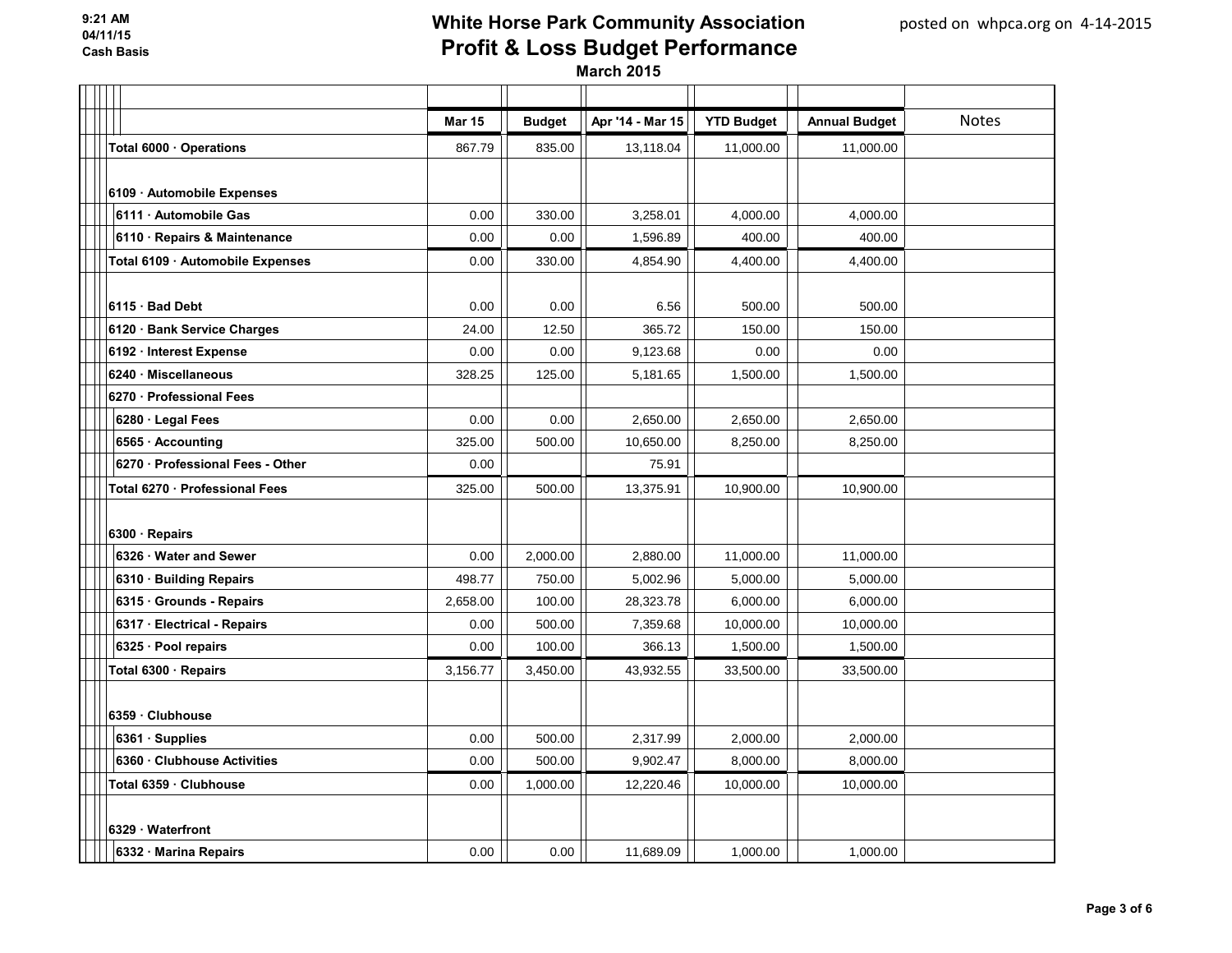|                                        | <b>Mar 15</b> | <b>Budget</b> | Apr '14 - Mar 15 | <b>YTD Budget</b> | <b>Annual Budget</b> | <b>Notes</b> |
|----------------------------------------|---------------|---------------|------------------|-------------------|----------------------|--------------|
| 6333 · Marina expenses                 | 0.00          | 0.00          | 17,874.47        | 1,000.00          | 1,000.00             |              |
| 6331 Boat Yard                         | 0.00          | 0.00          | 1,633.90         | 3,000.00          | 3,000.00             |              |
| Total 6329 Waterfront                  | 0.00          | 0.00          | 31,197.46        | 5,000.00          | 5,000.00             |              |
|                                        |               |               |                  |                   |                      |              |
| 6362 · Playground Expenses             | 0.00          | 0.00          | 46.81            | 0.00              | 0.00                 |              |
| 6390 · Utilities                       |               |               |                  |                   |                      |              |
| 6400 · Electric                        | 15,405.00     | 0.00          | 199,555.78       | 212,000.00        | 212,000.00           |              |
| 6405 Propane                           | 431.54        | 373.52        | 4,049.05         | 4,000.00          | 4,000.00             |              |
| 6410 · Water & Sewage                  | 0.00          | 0.00          | 195,300.00       | 195,300.00        | 195,300.00           |              |
| 6420 · Cable TV                        | 6,295.25      | 6,250.00      | 76,231.83        | 75,000.00         | 75,000.00            |              |
| Total 6390 · Utilities                 | 22,131.79     | 6,623.52      | 475,136.66       | 486,300.00        | 486,300.00           |              |
|                                        |               |               |                  |                   |                      |              |
| 6429 Contracts                         |               |               |                  |                   |                      |              |
| 6436 · Heating & Airconditioning Annua | 0.00          |               | 992.00           |                   |                      |              |
| 6431 · Alarm System                    | 0.00          | 90.00         | 1,033.91         | 1,000.00          | 1,000.00             |              |
| $6432 \cdot$ Ice                       | 0.00          |               | 532.80           | 800.00            | 800.00               |              |
| 6433 · Lawn Service                    | 0.00          |               | 57,892.68        | 61,500.00         | 61,500.00            |              |
| 6434 · Pool Management                 | 0.00          | 4,400.00      | 22,176.80        | 22,000.00         | 22,000.00            |              |
| 6435 · Security Service                | 6,515.38      | 7,166.66      | 83,108.51        | 86,000.00         | 86,000.00            |              |
| 6430 Trash Collection                  | 1,110.98      | 2,000.00      | 25,158.34        | 24,000.00         | 24,000.00            |              |
| Total 6429 Contracts                   | 7,626.36      | 13,656.66     | 190,895.04       | 195,300.00        | 195,300.00           |              |
|                                        |               |               |                  |                   |                      |              |
| 6560 · Payroll Expenses                |               |               |                  |                   |                      |              |
| 6563 · Payroll Park Manger             | 1,614.00      | 3,166.00      | 24,879.02        | 38,000.00         | 38,000.00            |              |
| 6564 · Payroll Administrative          | 4,633.50      | 3,083.00      | 54,269.55        | 37,000.00         | 37,000.00            |              |
| 6561 · Payroll - Maintenance           | 3,560.00      | 3,833.00      | 43,166.00        | 46,000.00         | 46,000.00            |              |
| 6566 · Payroll - Seasonal              | 0.00          | 0.00          | 0.00             | 4,000.00          | 4,000.00             |              |
| 6562 · Payroll - Security              | 0.00          |               | 0.00             |                   |                      |              |
| 6567 · Payroll - Housekeeping          | 50.00         | 250.00        | 3,110.00         | 3,000.00          | 3,000.00             |              |
| 6568 · Payroll Expense Other           | 0.00          | 0.00          | 142.20           | 500.00            | 500.00               |              |
| 6630 · Payroll Taxes                   | 754.11        | 1,000.00      | 9,776.15         | 15,000.00         | 15,000.00            |              |
| 6660 · Taxes - Unemployment            | 939.30        | 500.62        | 5,776.21         | 10,000.00         | 10,000.00            |              |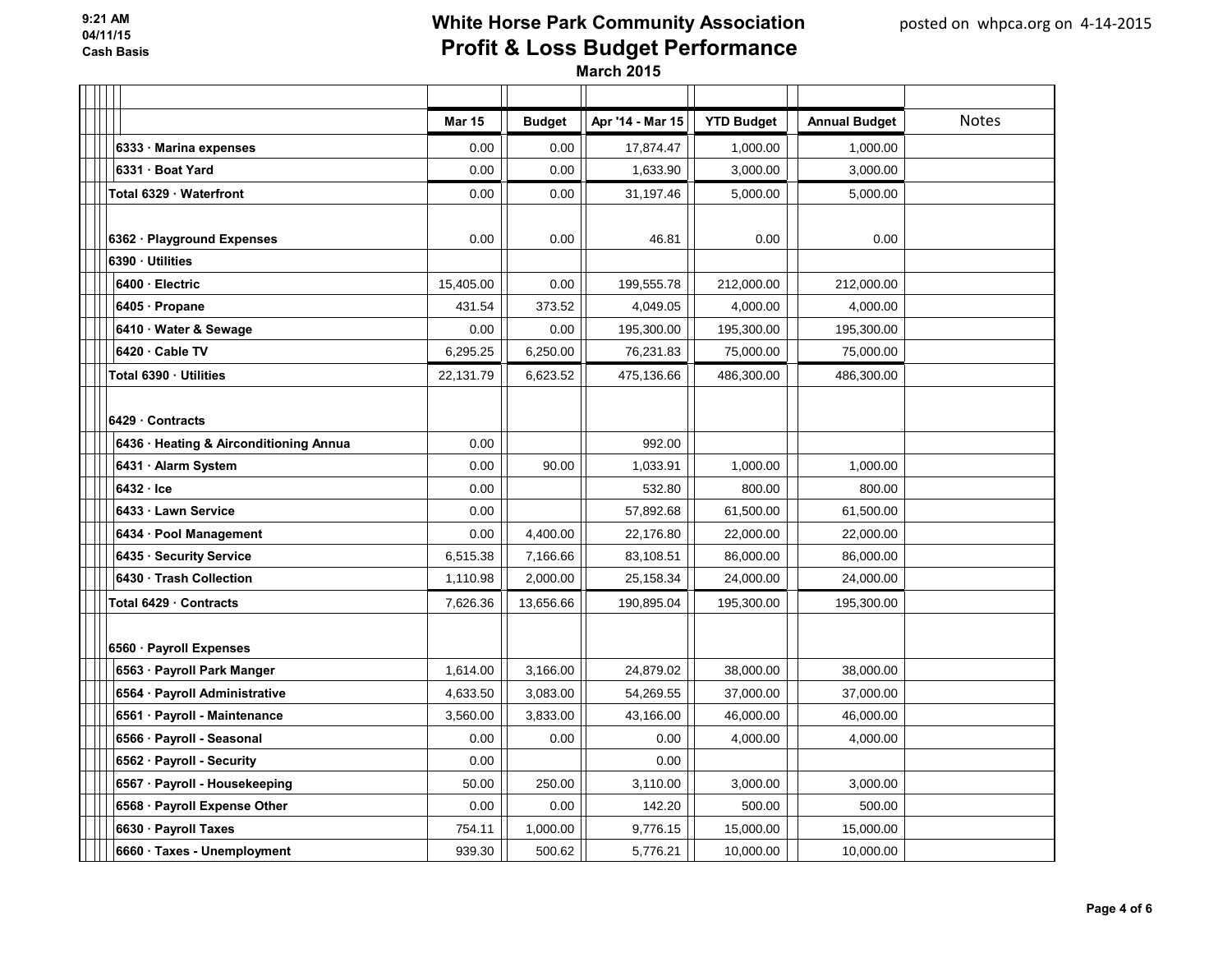|                                     | <b>Mar 15</b> | <b>Budget</b> | Apr '14 - Mar 15 | <b>YTD Budget</b> | <b>Annual Budget</b> | <b>Notes</b> |
|-------------------------------------|---------------|---------------|------------------|-------------------|----------------------|--------------|
| 6560 · Payroll Expenses - Other     | 25.60         | 0.00          | 287.80           | 0.00              | 0.00                 |              |
| Total 6560 · Payroll Expenses       | 11,576.51     | 11,832.62     | 141,406.93       | 153,500.00        | 153,500.00           |              |
|                                     |               |               |                  |                   |                      |              |
| 6580 Supplies                       |               |               |                  |                   |                      |              |
| 6235 · Pool Supplies                | 249.10        | 0.00          | 609.04           | 1,500.00          | 1,500.00             |              |
| 6595 · Electric                     | 0.00          | 1,000.00      | 4,535.76         | 5,000.00          | 5,000.00             |              |
| 6593 · Bath House                   | 0.00          |               | 796.98           | 800.00            | 800.00               |              |
| 6590 · General                      | 0.00          | 0.00          | 631.41           | 0.00              | 0.00                 |              |
| $6591 \cdot$ Ice                    | 0.00          |               | 198.00           | 0.00              | 0.00                 |              |
| 6600 Office                         | 0.00          | 250.00        | 2,149.80         | 3,000.00          | 3,000.00             |              |
| Total 6580 · Supplies               | 249.10        | 1,250.00      | 8,920.99         | 10,300.00         | 10,300.00            |              |
|                                     |               |               |                  |                   |                      |              |
| 6180 · Insurance                    |               |               |                  |                   |                      |              |
| 6185 · Automobile Insurance         | 0.00          | 0.00          | 1,693.00         | 1,550.00          | 1,550.00             |              |
| 6190 · Workers Comp Insurance       | 0.00          | 0.00          | 6,943.00         | 9,200.00          | 9,200.00             |              |
| 6530 · Liability Insurance          | 0.00          | 0.00          | 20,330.14        | 18,000.00         | 18,000.00            |              |
| Total 6180 · Insurance              | 0.00          | 0.00          | 28,966.14        | 28,750.00         | 28,750.00            |              |
|                                     |               |               |                  |                   |                      |              |
| $6610 \cdot \text{Taxes}$           |               |               |                  |                   |                      |              |
| 6620 · Federal                      | 0.00          | 500.00        | 0.00             | 500.00            | 500.00               |              |
| 6640 · Property                     | 0.00          |               | 0.00             | 3,000.00          | 3,000.00             |              |
| 6650 State                          | 0.00          | 500.00        | 95.00            | 500.00            | 500.00               |              |
| Total 6610 · Taxes                  | 0.00          | 1,000.00      | 95.00            | 4,000.00          | 4,000.00             |              |
|                                     |               |               |                  |                   |                      |              |
| 6133 General Reserve                | 0.00          | 1,605.00      | (59, 250.00)     | 19,270.00         | 19,270.00            |              |
| 6132 Marina Reserves                | 13,656.23     | 2,325.00      | 138,959.68       | 27,900.00         | 27,900.00            |              |
| 6134 · Capital Expenditures         | 3,000.00      | 2,500.00      | 17,526.85        | 30,000.00         | 30,000.00            |              |
| 6690 · Reconciliation Discrepancies | 0.00          | 0.00          | (0.40)           | 0.00              | 0.00                 |              |
| <b>Total Expense</b>                | 62,941.80     | 47,595.30     | 1,081,705.38     | 1,039,270.00      | 1,039,270.00         |              |
|                                     |               |               |                  |                   |                      |              |
| <b>Net Ordinary Income</b>          | 2,593.51      | 12,986.26     | (29, 783.15)     | 0.00              | 0.00                 |              |